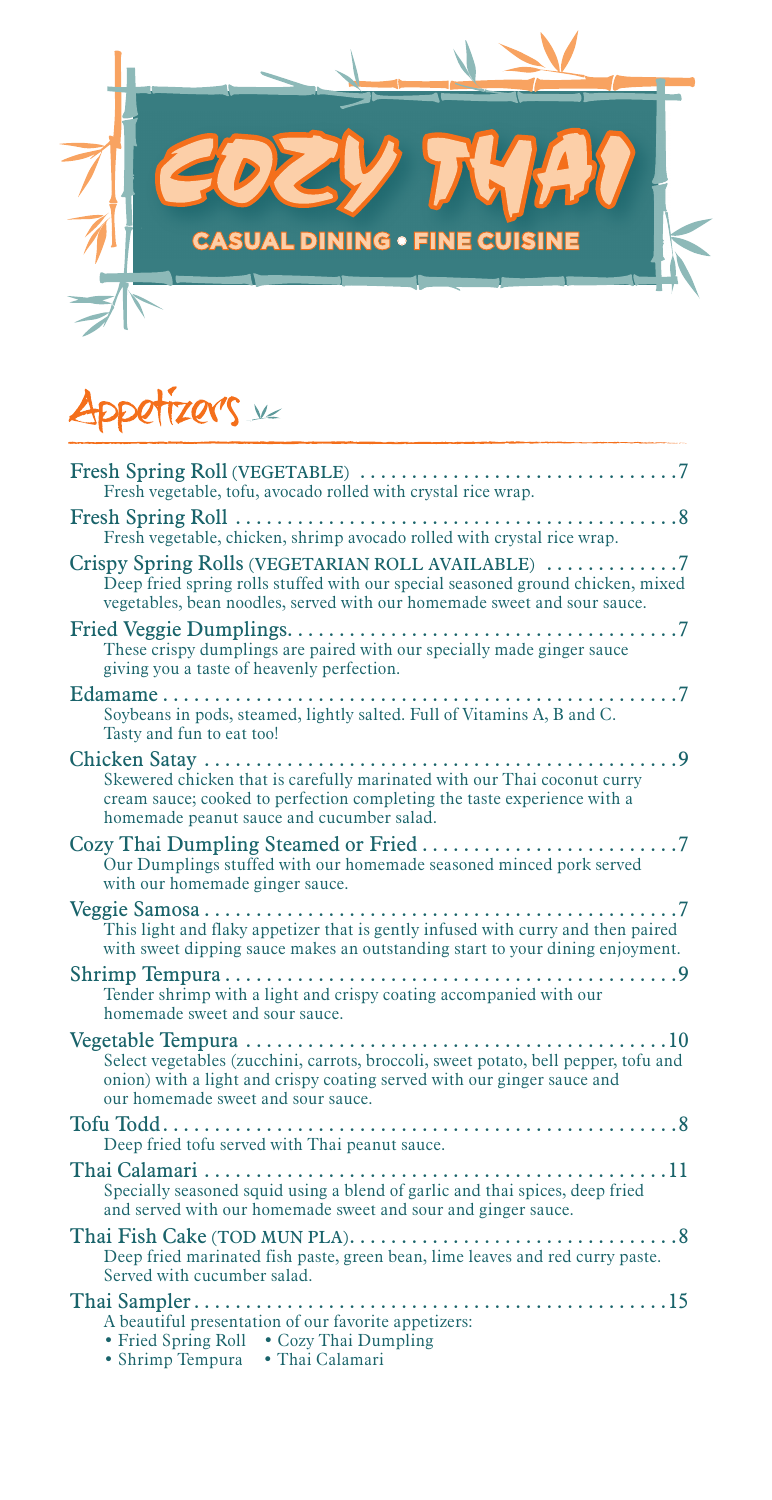Soups ve

| Our handmade pork dumplings in a clear broth with bean sprouts,<br>celery, scallion and cilantro. An Asian favorite to compliment any meal.                      |   |   |
|------------------------------------------------------------------------------------------------------------------------------------------------------------------|---|---|
| FOR THE SOUPS BELOW, YOU CAN CHOOSE FROM                                                                                                                         |   |   |
| <b>ONE OF THE OPTIONS LISTED BELOW</b><br><b>OPTIONS</b>                                                                                                         | S | L |
|                                                                                                                                                                  |   |   |
|                                                                                                                                                                  |   |   |
| All Seafood Combo (Shrimp, Scallops, Squid, Mussels)  8  11                                                                                                      |   |   |
| Thai Vegetable Soup<br>Mixed vegetables (seasonal veggies, zucchini, baby corn, mushrooms, nappa)<br>in a clear soup garnished with scallion and cilantro.       |   |   |
| Tom Kha (COCONUT SOUP)<br>A Thai favorite soup with coconut cream, mushrooms, lemon grass, galangal,<br>lemon juice, garnished with scallion and cilantro.       |   |   |
| Tom Yum Soup (THAI HOT AND SOUR SOUP)<br>Hot and sour soup seasoned with galangal, lemon grass, lime juice, chili,<br>mushroom, tomatoes, scallion and cilantro. |   |   |
| Vietnamese Pho Noodle Soup<br>$\mathbf{H}$ and $\mathbf{H}$ and $\mathbf{H}$ and $\mathbf{H}$ and $\mathbf{H}$ and $\mathbf{H}$ and $\mathbf{H}$                 |   |   |

 $\overline{a}$ 

| Fried tofu, boiled egg sliced on the bed of mix vegetables, and served with<br>homemade peanut sauce.                                                                                |
|--------------------------------------------------------------------------------------------------------------------------------------------------------------------------------------|
| Our popular Thai salad consisting of shredded green papaya, carrots, mixed<br>with tomatoes, green beans, chilies, garlic, lime juice, palm sugar and topped<br>with ground peanuts. |
|                                                                                                                                                                                      |
| Your choice of beef or chicken, mixed with red onion, cucumber, tomatoes,<br>scallion, cilantro in a medium sliced chilies and lime dressing.                                        |
| Fresh mango, red onion, crushed peanuts, cilantro, green beans, tomatoes<br>in a lime dressing, served with crispy sliced chicken.                                                   |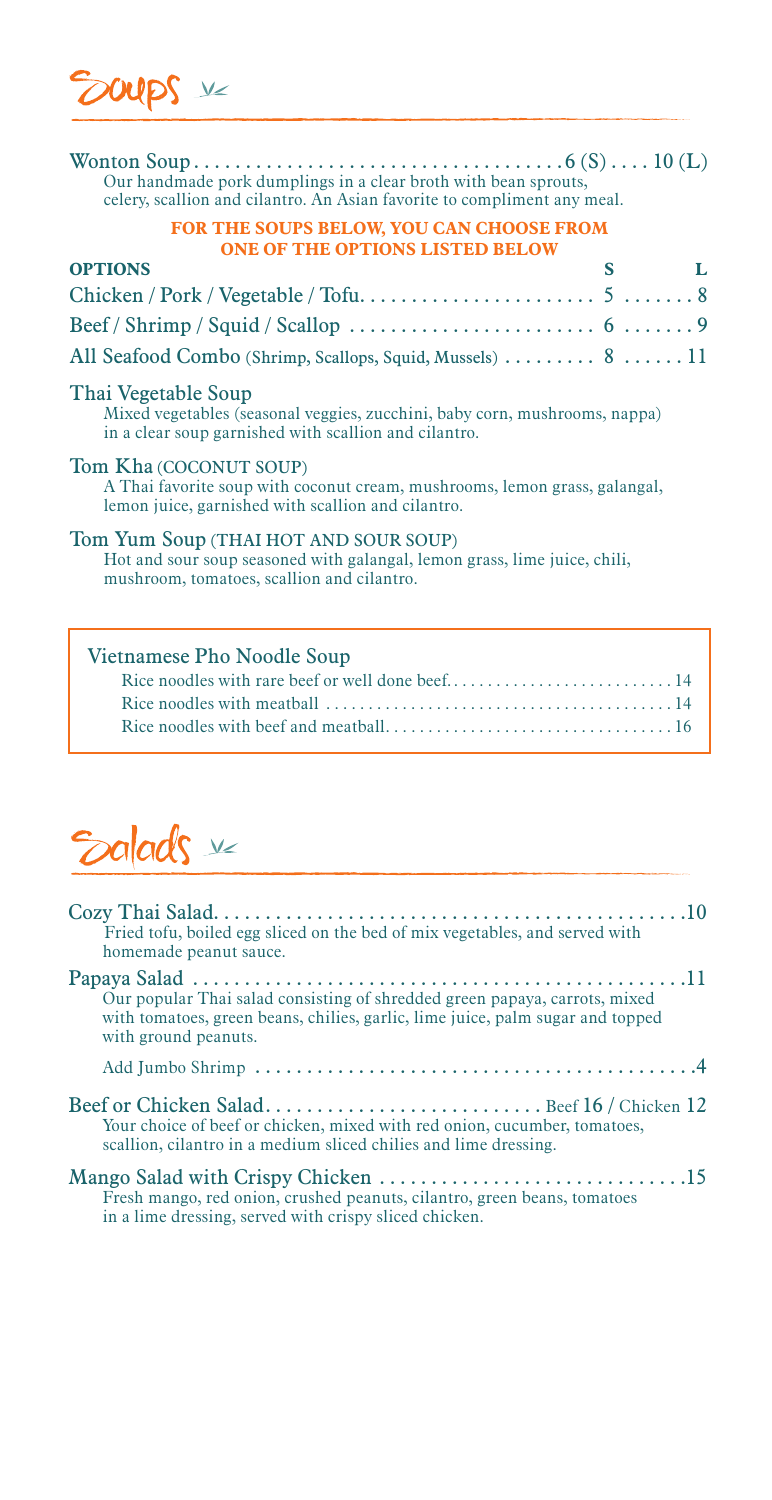Cozy thai Specialties

All Entrees are served with White or Brown Rice

| Crispy Chicken (A COZY THAI SPECIALTY)16<br>Boneless chicken fingers, fried to a crispy outside and juicy inside. Served with<br>our mix salad and peanut sauce.                                                   |
|--------------------------------------------------------------------------------------------------------------------------------------------------------------------------------------------------------------------|
| Masterfully seasoned roast duck, broccoli, carrots. Served with our homemade<br>duck sauce.                                                                                                                        |
| Eggplant Special (CHEF RECOMMENDED)19<br>Marinated Eggplant, battered and deep fried and covered with a stir fry of<br>shrimp, scallops, , bamboo, bell pepper, basil leaves and served with a ho<br>pepper sauce. |
| Large Tiger Shrimp, Scallops, Squid and Muscles stir fried with our thai spicy<br>yellow sauce, green beans, onion and baby corn.                                                                                  |
| Crispy whole Red Snapper with pineapples, bell peppers, broccoli, onion,<br>tomatoes, and topped with our sweet and spicy chili sauce.                                                                             |
| Thai Fish (PLA PREW WAN)<br>Ocean Perch fillets topped with onion, fresh pineapple, tomato, broccoli and a<br>sweet and sour chili sauce.                                                                          |
| Our popular Papaya Salad served with pan grilled salmon on a bed of rice and<br>homemade gravy sauce.                                                                                                              |
| Tender pieces of battered chicken glazed in a light tangy sauce with just the right<br>amount of sweetness. Meal is paired with broccoli and served with rice.                                                     |
| Perfectly crispy yet tender pieces of chicken that are coated with a delicious<br>sesame infused flavored sauce. Meal is paired with broccoli and served with rice.                                                |
| This is our Signature Dish. Fermented tea leaves with garlic and basil<br>pesto sauce along with pasta. You have choice with shrimp or seafood.                                                                    |
| Homemade sauce with mixed vegetables.                                                                                                                                                                              |

Select your Spice Range:

MILD • MEDIUM • HOT • VERY HOT • THAI HOT 1/2/3 \* \* \* \* \* \*

| $Mild = equal to black pepper's heat$ |                                                                                                              |
|---------------------------------------|--------------------------------------------------------------------------------------------------------------|
| $Median = warmth on your tongue$      |                                                                                                              |
|                                       | $Hot = steady & persistent heat (hotter than regular hot wings)$                                             |
|                                       | Very $Hot = steady & persistent heat with conditional nipping$                                               |
|                                       | Thai Hot Level $1 = a$ sharp, clean, and precise heat about 7 steps<br>hotter than very hot                  |
|                                       | Thai Hot Level 2 & 3 = more intense than level. It'll surely bring<br>on some sweating and scalp tingles :-) |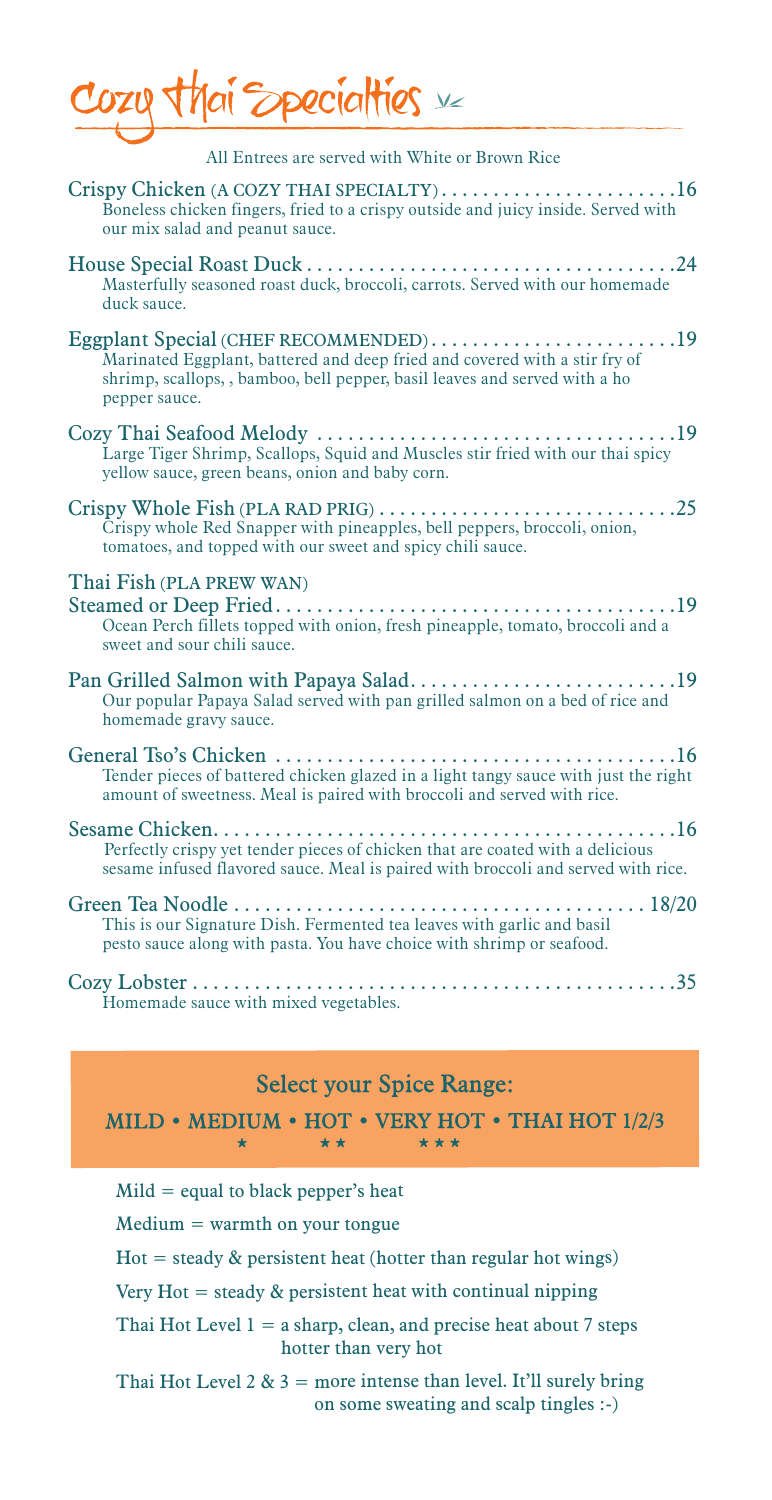Rice  $s$  1 loodles

#### **YOUR CHOICE OF**

| <u>UUN UHULUL UH</u><br><b>OPTIONS</b>                                                                                                          |  |
|-------------------------------------------------------------------------------------------------------------------------------------------------|--|
|                                                                                                                                                 |  |
|                                                                                                                                                 |  |
| All Seafood Combo (Shrimp, Scallops, Squid, Mussels)  18                                                                                        |  |
| <b>Cozy Fried Rice</b><br>Thai Jasmine rice fried with egg, tomato and scallion.                                                                |  |
| Pad Thai<br>Our famous Thai rice noodle dish; stir-fried with egg, bean sprouts, scallions and<br>crushed peanuts.                              |  |
| Pad See Ew<br>Fresh wide rice noodle stir-fried with egg, broccoli in a black bean sauce.                                                       |  |
| Thai Basil Fried Rice<br>Thai Jasmine rice, sautéed with egg, fresh basil, Thai chilies, onion, bell pepper,<br>zucchini, and scallions.        |  |
| Thai Mix Vegetables<br>Thai style fresh mixed vegetables stir fried with ginger and garlic.                                                     |  |
| Pad Kee Mow<br>Basil leaves stir fried with onions, bell pepper, scallion, bamboo with your choice<br>above and served with our homemade sauce. |  |
| Fried Egg Noodle (Pad Ba-Me)<br>Fried Thai egg noodle with mixed vegetables and your choice of meat.                                            |  |
| <b>Fried Thin Noodle</b><br>Thin bean thread noodle with bean sprouts, egg, garlic, onion, scallion and our<br>homemade light-brown-sauce.      |  |
| Entrees v                                                                                                                                       |  |
| <b>YOUR CHOICE OF OPTIONS</b>                                                                                                                   |  |
|                                                                                                                                                 |  |
|                                                                                                                                                 |  |
| All Seafood Combo (Shrimp, Scallops, Squid, Mussels)  18                                                                                        |  |

#### Red Curry (GAENG DANG)

Red curry sauce, coconut cream with bamboo, bell pepper, basil, and onion with your choice above

#### Green Curry (GAENG KHEEO WAN)

Green curry sauce, coconut cream with green beans, green peas, bamboo, bell pepper, and basil leaves with your choice above.

#### Panang Curry (GAENG PANANG)

Panang curry sauce, coconut cream with broccoli, carrots, bell pepper, lime leaves, bell peppers and crushed peanuts with your choice above.

Mixed Vegetables Fresh mixed vegetables in a light-brown sauce with your choice above.

#### Thai Mixed Vegetables

#### Cashew Nut Special

Roasted cashews with bell pepper, onions, scallion with your choice above.

#### Pad Gra Pow

Basil leaves stir fried with onions, bell pepper, scallion, bamboo with your choice above and served with our homemade chili sauce.

#### Hot Pepper Dish

With your choice above, served with bamboo, bell pepper, basil, onion, scallion and garnished with cilantro.